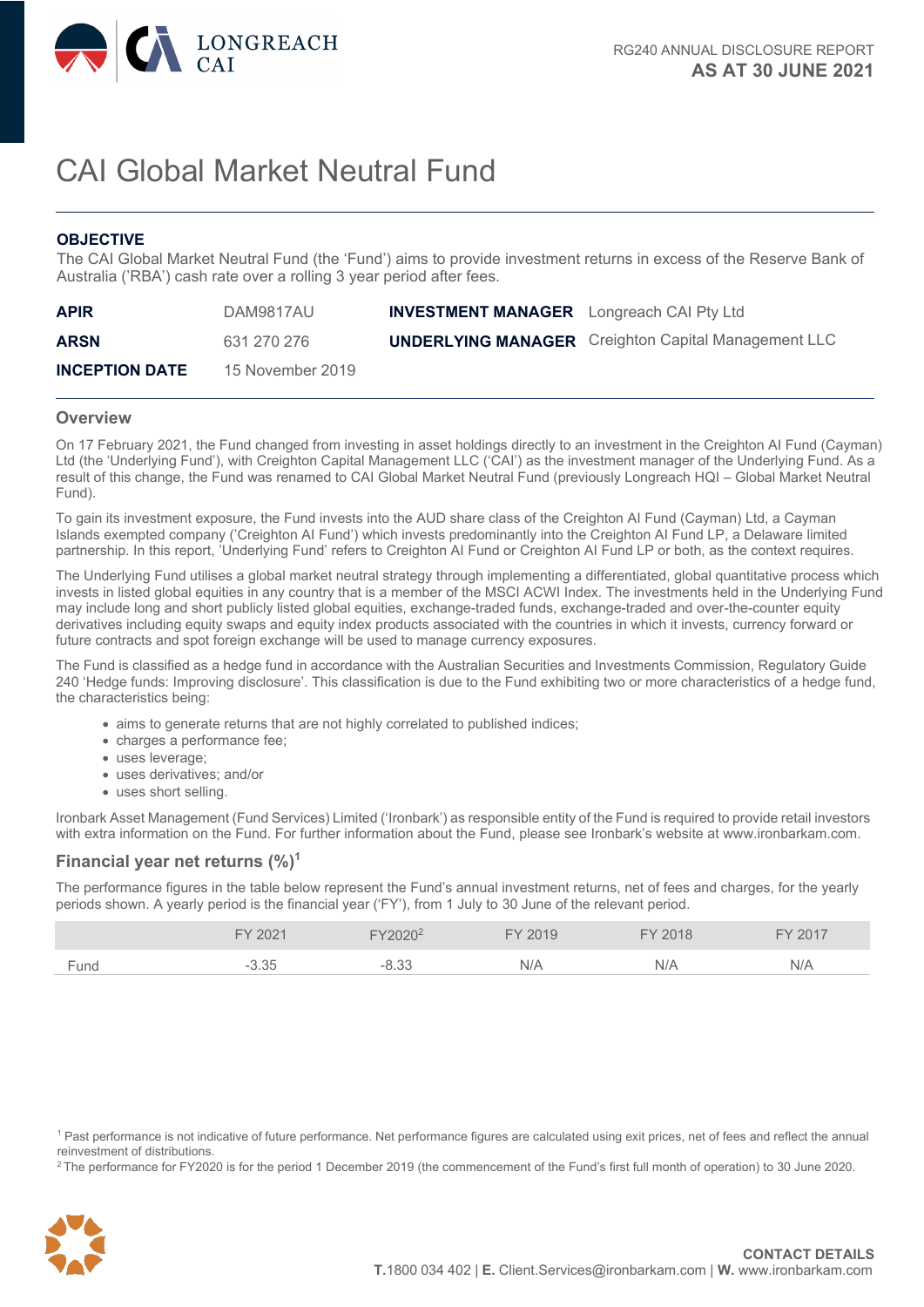

# **Liquidity1,2**

The percent of underlying portfolio assets able to be converted into cash over the following time periods assuming 30% of Average Daily Volume ('ADV') over the past 12 months to 30 June 2021:

|      | $\sim$ 1 to 10 days | $>$ 10 days to 30 days $>$ 30 days to 6 months |      | $\sim$ < 1 year $\sim$ | $>$ 1 year |
|------|---------------------|------------------------------------------------|------|------------------------|------------|
| Fund | 100%                | 100%                                           | 100% | 100%                   | 100%       |

The liquidity of the Fund is determined by the liquidity of the Underlying Fund. The majority of assets expected to be traded and held by the Underlying Fund are liquid. Ironbark and Longreach CAI currently expect that the Fund will be able to realise at least 80% of the Fund's assets at the value ascribed to those assets in calculating the Fund's NAV within 10 days, however assets are generally realised within 8 days.

#### **Liabilities and maturity profile**

As at 30 June 2021, the Fund and the Underlying Fund has the following liability maturity profile.

|      | 1 to 10 days |       | $>$ 10 days to 30 days $>$ 30 days to 6 months | $\sim$ 1 year | > 1 year |
|------|--------------|-------|------------------------------------------------|---------------|----------|
| Fund | 100%         | $0\%$ | 0%                                             | $0\%$         | ገ%       |

## **Regional exposure (%)**

As at 30 June 2021, the regional exposure of the Underlying Fund was per the table below:

| Region/country       | Long   | Short     | Gross  | <b>Net</b> |
|----------------------|--------|-----------|--------|------------|
| Australia            | 16.00  | $-15.36$  | 31.35  | 0.64       |
| Canada               | 22.43  | $-21.21$  | 43.64  | 1.23       |
| France               | 7.37   | $-7.79$   | 15.16  | $-0.42$    |
| Germany              | 5.34   | $-9.10$   | 14.44  | $-3.75$    |
| Hong Kong            | 35.16  | $-34.34$  | 69.51  | 0.82       |
| Italy                | 6.56   | $-2.28$   | 8.85   | 4.28       |
| Japan                | 29.22  | $-28.83$  | 58.05  | 0.39       |
| Singapore            | 2.00   | $-1.87$   | 3.87   | 0.13       |
| United Kingdom       | 13.39  | $-13.45$  | 26.84  | $-0.06$    |
| <b>United States</b> | 59.73  | $-61.30$  | 121.03 | $-1.56$    |
| <b>Total</b>         | 197.20 | $-195.53$ | 392.74 | 1.70       |

#### **Leverage and short selling (%)**

The Fund itself does not use any leverage or short selling, however, the Underlying Fund in which the Fund invests may use leverage and short selling.

As at 30 June 2021, the exposures of the Underlying Fund were as per the table below:

|                | <b>Exposure</b> |  |
|----------------|-----------------|--|
| Long exposure  | 197.20          |  |
| Short exposure | $-195.53$       |  |
| Gross exposure | 392.74          |  |
| Net exposure   | 170             |  |

1 The estimated time required to sell the asset at the value ascribed to that asset in the Fund's net asset value as of 30 June 2021.

 $^{2}$ The data herein reflects an estimated liquidity in relation to the underlying investments within the Fund; the analysis does not look through to the underlying security level. The analysis includes redemption frequency plus notice period. The liquidity terms for the investor may differ substantially. There are no assurances that such liquidity estimates will reflect the actual liquidity of the Fund.